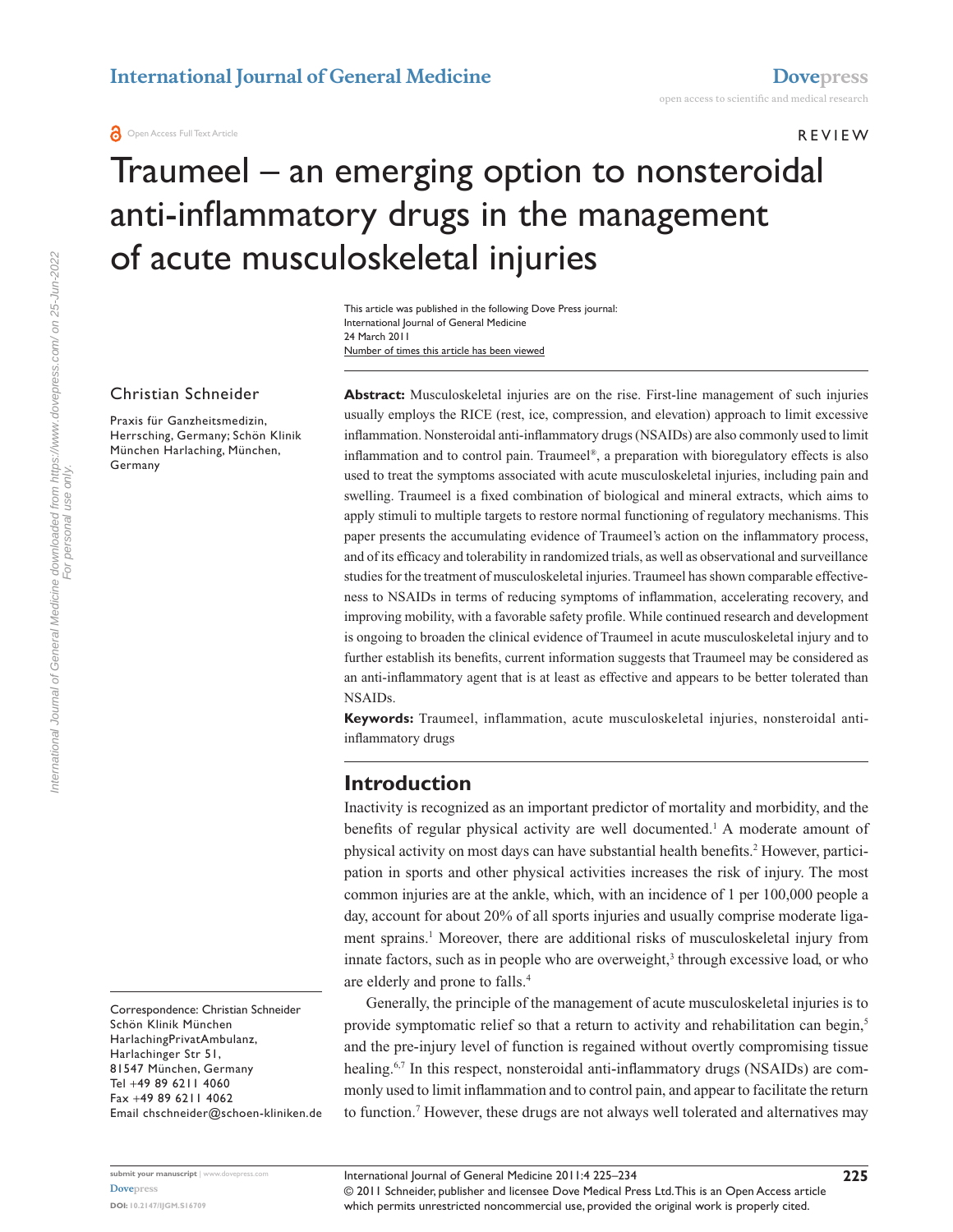need consideration.7 Such concerns are likely to contribute to the increase in complementary and alternative medical (CAM) practices.8

A frequently used preparation for the symptoms associated with acute musculoskeletal injuries, including inflammation and pain, is Traumeel® (Biologische Heilmittel Heel GmbH, Baden-Baden, Germany), a fixed combination of biological and mineral extracts.<sup>9</sup> The aim of this paper is to describe the conventional management of acute musculoskeletal injuries, focusing on NSAIDs and their use and limitations, and to consider Traumeel as an emerging option to NSAIDs for individuals who, for whatever reason, either cannot or prefer not to take NSAIDs.

### **Acute musculoskeletal injuries**

Acute musculoskeletal injuries, such as sprains, strains, tendinopathy, and stress fractures, are a range of disorders involving ligaments, muscles, tendons, bones, and associated neurovasculature. Common causes include sudden impact, physical muscular overloads, or repetitive use of a joint or particular muscle group. Such injuries are associated with significant short-term disability and constitute a significant demand on primary and hospital care.

# **Conventional management of acute musculoskeletal injuries**

Tissue processes following acute musculoskeletal injuries involve an acute inflammatory response at the injury site. Conventional management aims to control the pain, minimize secondary tissue injury, and restore the range of motion and voluntary muscle control.10 Decisions about the care of acute problems are made mostly on patients' symptoms,<sup>11</sup> and visits to a general practitioner are generally influenced by the perceived seriousness and duration of the injury.12 The availability of over-the-counter (OTC) medications makes it possible for consumers to treat many ailments without consulting a healthcare professional,<sup>13</sup> and OTC pain medication (eg, salicylates and paracetamol-based products) are frequently used to cope with minor aches, pains, and injuries.

Although inflammation is a homeostatic mechanism and part of the body's response to injury, excessive inflammation can slow the healing process and cause tissue damage. Excessive inflammation of acute musculoskeletal injuries can be limited by following the RICE (rest, ice, compression, and elevation) approach. The objective of RICE is to stop the injury-induced bleeding into the muscle tissue, thereby minimizing the injury extent.<sup>14</sup> Additional medication is often required to achieve effective symptomatic relief. Treatments including hyaluronidase, low-dose heparin, aprotinin, and corticosteroids have been used in the management of various injuries, although there is little evidence of long-term effectiveness or to support their use.15,16 Moreover, these approaches are associated with risks of adverse effects.15,17,18 Newer agents, such as Actovegin (calf-derived deproteinized hemodialysate), injection of autologous red cells in and around a symptomatic tendon, sclerosant injections, topical glyceryl trinitrate, and polysulphated glycosaminoglycans may also be useful in tendon disorders, but their efficacy needs to be substantiated in larger controlled trials.<sup>17,18</sup>

NSAIDs have become synonymous with the management of acute musculoskeletal injuries.<sup>7</sup> They are some of the most widely used medications, and are reliable and effective when used appropriately for pain relief and to reduce inflammation. NSAIDs reduce pain through their influence on the peripheral nervous system, achieved through incomplete inhibition of the enzymes, cyclooxygenase-1 (Cox-1) and cyclooxygenase-2 (Cox-2), which inhibit prostaglandin biosynthesis. Cox-2 is involved in inflammatory processes mediated by prostaglandins.

Side effects associated with NSAIDs are common (Table 1) and are generally a result of the inhibition of the "housekeeping" functions of prostaglandins by Cox-1, which is present in a variety of cell types. Most frequent are the effects on the gastrointestinal tract, the most common being gastritis and upper gastrointestinal ulcer and bleeding.19–22 There may be effects on prostaglandin-mediated renal<sup>23-25</sup> and platelet function, an increased risk of myocardial infarctions, hypertension and heart failure, as well as liver damage, blood dyscrasias, rashes, and hearing and vision impairment.23,26–29

A report of two US surveys of over 9602 respondents concluded that OTC NSAID analgesics were widely used, frequently taken inappropriately and potentially dangerous, and users were generally unaware of the risk of adverse events.30 A retrospective study of US medical records of about 12,000 patients on naproxen and 38,500 patients on ibuprofen found that the "real-world" risk of these patients sustaining a serious gastrointestinal event was 1.38- and 1.54-times greater, respectively, than for those not taking such medications.<sup>31</sup>

Complications secondary to NSAID use are increasingly recognized in patients who are elderly; or with a previous history of gastrointestinal complications;23,26,32 pre-existing renal dysfunction, diabetes or heart failure; or with cardiovascular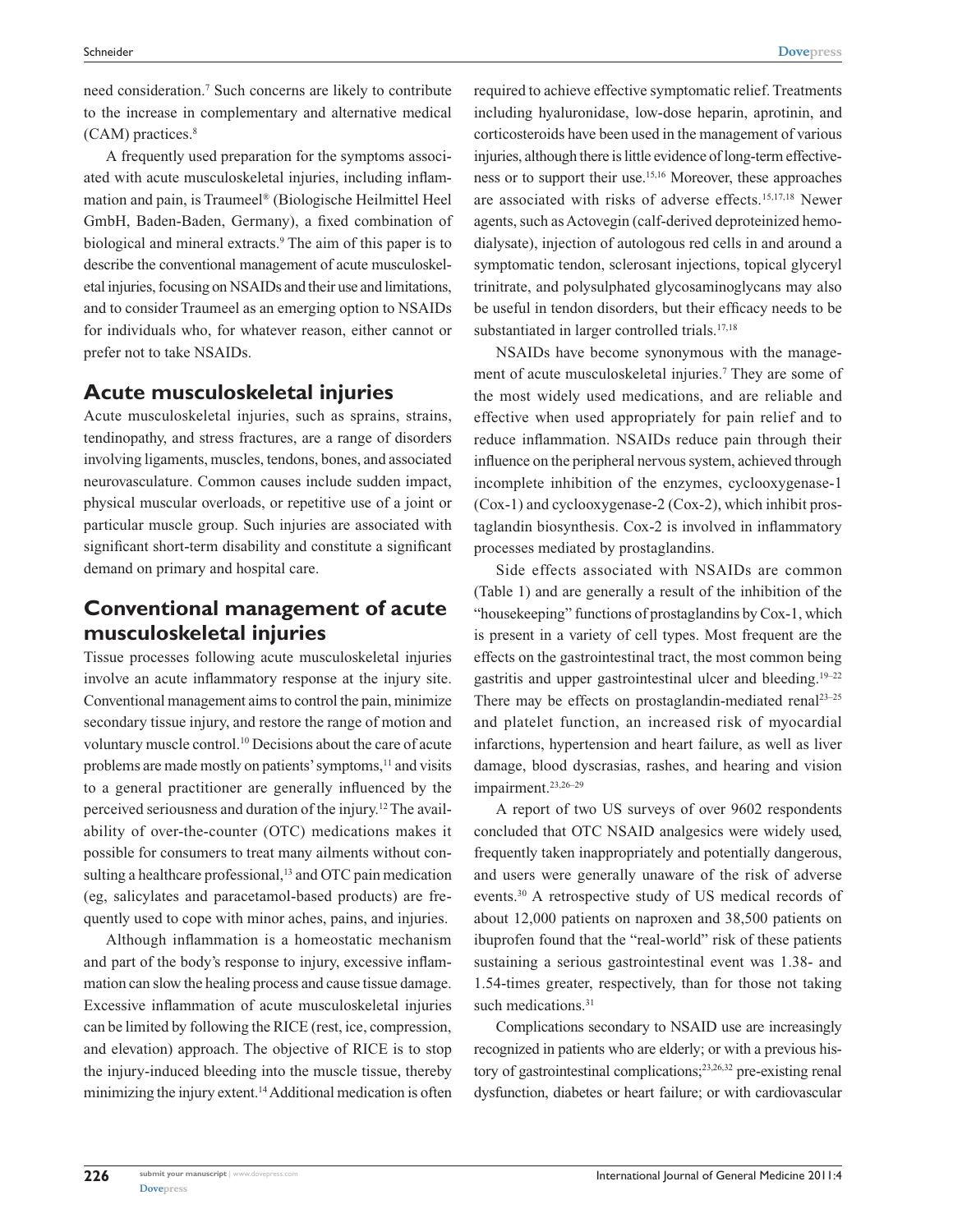|       |  |  | <b>Table I</b> Typical adverse events of nonsteroidal anti-inflammatory |  |
|-------|--|--|-------------------------------------------------------------------------|--|
| drugs |  |  |                                                                         |  |

| System/organ            | <b>Adverse event</b>                          |  |  |
|-------------------------|-----------------------------------------------|--|--|
| Cardiovascular system   | Thrombotic vascular incidents, including      |  |  |
|                         | myocardial infarction                         |  |  |
| Gastrointestinal tract  | Nausea, vomiting, dyspepsia, gastritis,       |  |  |
|                         | bleeding, ulceration                          |  |  |
| Hematopoiesis           | Thrombocytopenia, hypoprothrombinemia,        |  |  |
|                         | anemia, granulocytopenia                      |  |  |
| <b>Hypersensitivity</b> | Rashes, erythema, drug-induced eruptions,     |  |  |
| reactions               | urticaria, angioedema, broncospasm,           |  |  |
|                         | aspirin-induced asthma, Stevens-Johnson       |  |  |
|                         | syndrome (very rarely)                        |  |  |
| Kidneys                 | Renal failure, hematuria, proteinuria,        |  |  |
|                         | sodium and water imbalance (fluid             |  |  |
|                         | retention), interstitial nephritis, nephrotic |  |  |
|                         | syndrome, papillary necrosis                  |  |  |
| Liver                   | Hepatic damage, abnormalities on              |  |  |
|                         | liver function tests (eg, increased           |  |  |
|                         | aminotransferase activity)                    |  |  |
| Nervous system          | Headache, dizziness, nervousness,             |  |  |
|                         | depression, drowsiness, insomnia              |  |  |
| Sense organs            | Hearing disturbances, vertigo,                |  |  |
|                         | photosensitivity, eye changes                 |  |  |

risk factors, such as obesity, dyslipidemia, and hypertension.29 Moreover, there is the risk of drug interactions,<sup>33,34</sup> particularly in the elderly who are likely to have other medical conditions and therefore taking multiple medications.

Although effective at reducing pain and inflammation, NSAIDs may not be appropriate particularly for those frequently participating in sports. Masking pain may enable an individual to continue their sport or daily activities in the short term, but may lead to a worsening of the injury without realization of the damage being inflicted. Moreover, animal studies have demonstrated that anti-inflammatory treatment may not promote healing;<sup>7,35</sup> NSAIDs have been shown to impair the return of mechanical strength following acute injury to bone, ligament, and tendon.7 Prostaglandin synthesis is required for factors regulating muscle regeneration, and Cox inhibition can affect expression of such factors.<sup>36</sup>

### **Patient choice**

Patient preferences have been shown to have a direct impact on the outcome of therapy through psychological factors, such as belief in the medication and media coverage, or indirectly via patient rates of adherence to treatment.37 Preference for a medication is based on several factors, including speed and degree of pain relief, symptom recurrence, functional disability, consistency of effect, ease of administration, and adverse events.38 A study to investigate patient preferences for osteoarthritis treatment found the attributes significantly influencing treatment preference were the degree of joint aches, the level of physical mobility, and the risk of experiencing serious treatment-related adverse events.<sup>39</sup> Thus, while some patients may find their treatment ineffective or prefer to avoid the risk of adverse effects,<sup>39</sup> it is reasonable to assume that others may prefer an alternative treatment option. It therefore seems prudent to consider patients' preferences<sup>29</sup> to encourage adherence.

Self-care is becoming increasingly popular,<sup>13</sup> and government policies are developing to support and empower people to treat themselves appropriately.<sup>40</sup> Additionally, people want the opportunity for shared decision-making.<sup>41</sup> In addition to standard conventional medical care, use of CAM therapies for routine healthcare is becoming increasingly popular.<sup>41</sup> CAM therapies include dietary supplements, herbal medicine, acupuncture, and biofeedback. Data suggest that many people have a holistic view of health, and believe that a combination of CAM and conventional medicine is superior to either approach alone.41 Notably, some prefer to avoid prescription medicines whenever possible, using them as a last resort. In the UK, patients have demonstrated such preference by purchasing alternative therapies privately, despite the provision of conventional medicines by their healthcare providers.42

# **Traumeel – an option in acute musculoskeletal injury management** What is Traumeel?

Traumeel is a fixed combination of diluted plant and mineral extracts (Table 2). It has been available over the counter in Germany for over 60 years and in Austria for over 40 years, and is currently available in approximately 50 countries, including the USA. The combination is currently used to treat acute musculoskeletal injuries, such as sprains and traumatic injuries, and as supportive therapy in pain and inflammation of the musculoskeletal system. It can be used in the form of tablets, drops, injection solution, ointment, and gel.

The ingredients of Traumeel have been used for many years for therapeutic purposes, such as for pain (*Atropa belladonna*), inflammation (*Echinacea*), bruising (*Arnica montana*), wound healing (*Matricaria recutita, Calendula officinalis*), bleeding (*Achillea millefolium*), edema (*Mercurius solubilis*), and infections (*Hepar sulfuris*). Based on such observations, Traumeel was developed by the German physician, Dr Hans-Heinrich Reckeweg in the 1930s; he combined botanical and mineral substances to produce this natural medicine to treat musculoskeletal injuries and inflammation.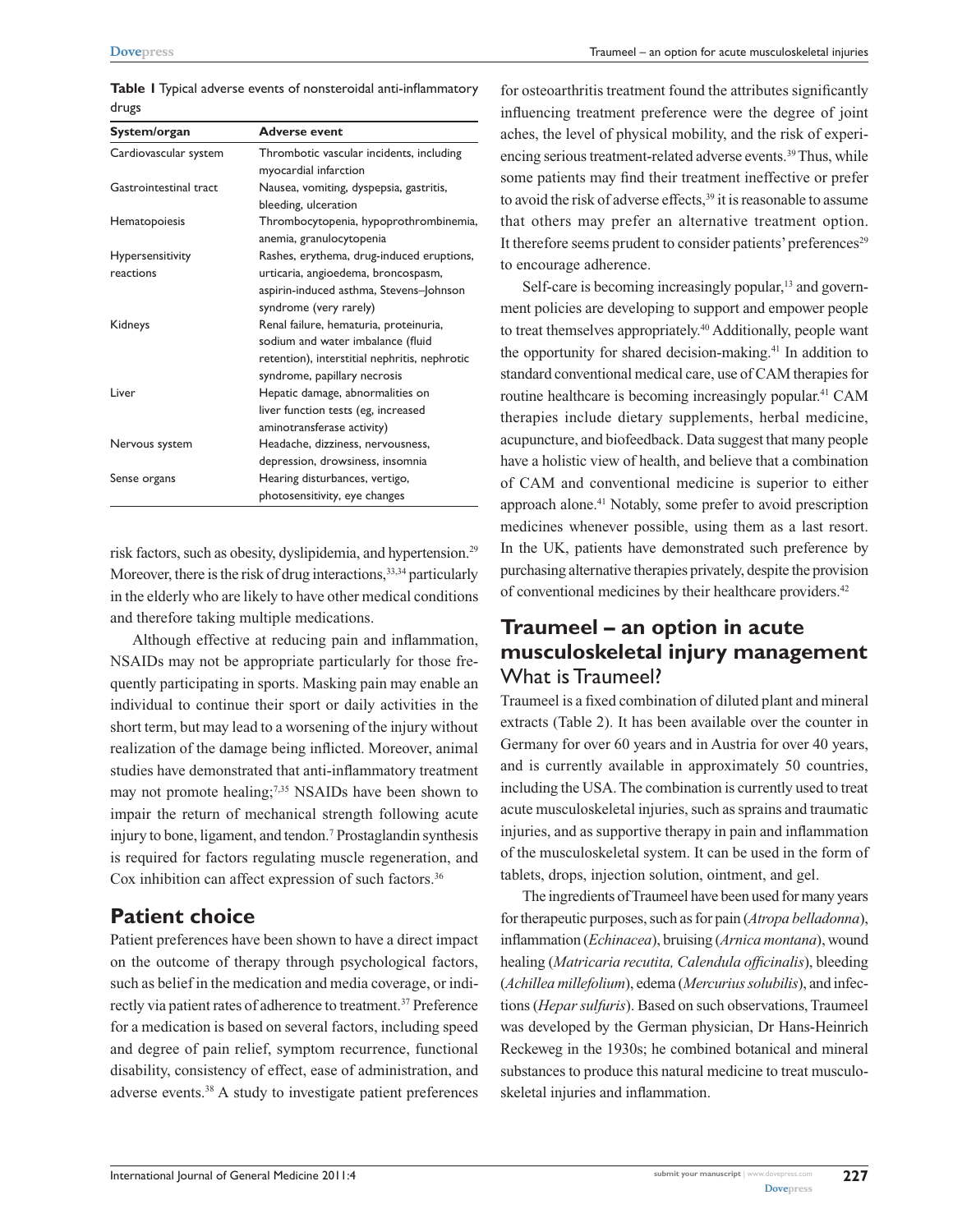#### **Table 2** Components of Traumeel (eg, ointment, tablets, and ampoules)

| <b>Source of extract</b>                                                 | Characteristics <sup>a</sup>                                                                                                                                                                                                                                                                 | <b>Ointment</b><br>(per $100 g$ )               | <b>Tablets</b><br>(per 300 mg)      | <b>Ampoules for injection</b><br>(per 2.2 mL) |
|--------------------------------------------------------------------------|----------------------------------------------------------------------------------------------------------------------------------------------------------------------------------------------------------------------------------------------------------------------------------------------|-------------------------------------------------|-------------------------------------|-----------------------------------------------|
| Achillea millefolium<br>(milfoil)                                        | Hemorrhages, especially precapillary<br>arteriovenous (anastomosis), oozing<br>hemorrhages                                                                                                                                                                                                   | 90 mg                                           | $0.015$ mg                          | $0.0022 \mu L$                                |
| Aconitum napellus<br>(monkshood)                                         | Fever with hot, dry skin, neuralgia,<br>inflammatory rheumatism; improvement<br>of the vasotonia; analgesic, hemostatic                                                                                                                                                                      | 5 mg                                            | $0.03$ mg                           | $0.0132 \mu L$                                |
| Arnica montana<br>(mountain arnica)                                      | To stimulate the healing of wounds,<br>fractures, dislocations, contusions,<br>hemotomas, myocardial weakness,<br>neuralgia, myalgia, analgesic, hemostatic                                                                                                                                  | $1.5 \text{ mg}$                                | $0.15$ mg                           | $0.022 \mu L$                                 |
| Atropa belladonna<br>(deadly nightshade)                                 | Localized reaction phases, cerebral<br>sensitivity with cramp and delirium                                                                                                                                                                                                                   | 5 mg                                            | 0.0075 mg                           | $0.022 \mu L$                                 |
| <b>Bellis perennis</b><br>(daisy)                                        | Dislocations, contusions, sensation<br>of soreness in the abdominal wall/cavity,<br>exudative processes, resorption of edema                                                                                                                                                                 | 100 mg                                          | $0.06$ mg                           | $0.011 \mu L$                                 |
| Calendula officinalis<br>(calendula)                                     | Slowly healing wounds, promotes<br>granulation, analgesic                                                                                                                                                                                                                                    | 450 mg                                          | $0.15$ mg                           | $0.022 \mu L$                                 |
| Matricaria recutita<br>(chamomile)                                       | Anti-inflammatory; stimulates granulation,<br>promotes healing in difficult healing<br>wounds and ulcers; fistulae, hemorrhoids,<br>mastitis, intertrigo, aphthous stomatitis,<br>conditions of restlessness and excitation,<br>disorders of dentition, otitis media,<br>glandular swellings | 150 mg                                          | $0.024$ mg                          | $0.0022 \mu L$                                |
| Echinacea angustifolia<br>(narrow-leaved<br>cone flower)                 | Increase in the mesenchymal defences;<br>inflammation of all kinds and locations;<br>septic processes; hyaluronidase inhibiting,<br>anti-inflammatory action                                                                                                                                 | 150 mg                                          | $0.06$ mg                           | $0.0055 \mu L$                                |
| Echinacea purpurea<br>(purple cone flower)                               | Increase in the mesenchymal defences;<br>inflammation of all kinds and locations;<br>septic processes; hyaluronidase inhibiting,<br>anti-inflammatory action                                                                                                                                 | 150 mg                                          | $0.06$ mg                           | $0.0055 \mu L$                                |
| Hamamelis virginiana<br>(witch hazel)                                    | Venous stasis, varicose veins, (thrombo-)<br>phlebitis, crural ulcers, hemorrhoids,<br>venous hemorrhages, anti-inflammatory,<br>analgesic                                                                                                                                                   | 450 mg                                          | $0.15$ mg                           | $0.022 \mu L$                                 |
| Calcium sulphide<br>(otherwise:<br>Hepar sulfuris)                       | Tendency to suppuration, especially<br>on the skin and lymph glands (furuncles,<br>pyodermia, panaris, phlemons), tonsillar<br>abscesses, chalazions, hordeolums,<br>hemicrania, urinary disorders,<br>hypersensitivity to cold and draughts                                                 | 0.000025 mg                                     | 0.0000003 mg                        | $0.0000022 \mu L$                             |
| Hypericum perforatum<br>(St John's wort)                                 | Neural and cerebral injuries,<br>eg, commotio cerebri neural pains<br>upon or after injuries hemostatic                                                                                                                                                                                      | 0.00009 mg                                      | $0.03$ mg                           | $0.0066 \mu L$                                |
| Mercurico-amidonitrate<br>(otherwise: Mercurius<br>solubilis Hahnemanni) | Suppurations, abscesses, gingivitis,<br>stomatitis, nasopharngeal catarrh,<br>catarrh of the sinuses, cholangitis,<br>shrinking action on edematous conditions                                                                                                                               | 0.00004 mg                                      | 0.0000003 mg                        | $0.0000011 \mu L$                             |
| Symphytum officinale<br>(comfrey)                                        | To accelerate callus formation in fractures<br>periostitis, causalgia, disorders arising<br>from amputation stumps contusions                                                                                                                                                                | $0.01$ mg                                       | 0.00000024 mg                       | $0.0000022 \mu L$                             |
| Excipients                                                               |                                                                                                                                                                                                                                                                                              | Cetostearyl alcohol,<br>paraffin, 13.8% alcohol | 6 mg lactose,<br>1.5 mg Mg-stearate | 0.9% saline<br>solution                       |

Copyright © Biologische Heilmittel Heel GmbH.

Notes: In some countries the number of ingredients and their concentration may vary slightly. <sup>a</sup>Characteristics with reference to: Reckeweg H-H. Materia Medica *homoeopathia antihomotoxica*. 4th edition. Baden-Baden. Germany: Aurelia Verlag 2007.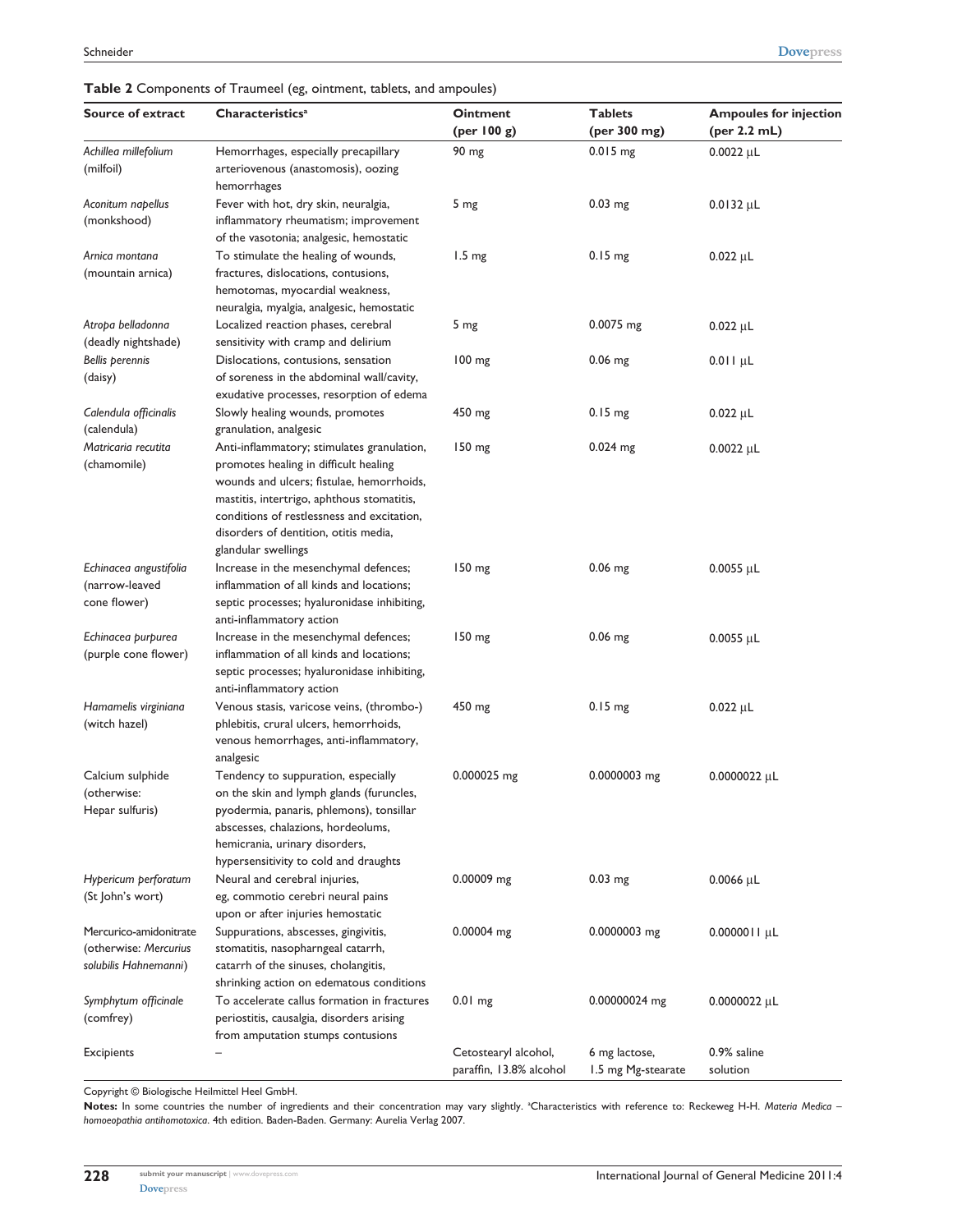### Mechanism of anti-inflammatory action

The anti-inflammatory effect of Traumeel results from the activity of the various components on the different phases of the inflammatory response. For example, *Aconitum napellus*, *matricaria recutita*, *Hamamelis virginiana*, and *Hypericum* may reduce pain associated with inflammation; *Mercurius solubilis* may be anti-inflammatory; while *Arnica montana, Calendula officinalis*, *Echinacea,* and *Symphytum* may accelerate wound healing.43 Study of single components of Traumeel has shown that *Arnica montana, Hamamelis virginiana, Achillea millefolium, Aconitum napellus, Atropa belladonna*, and *Mercurius solubilus* exert a considerable inhibitory effect on edema, while other components have a pro-inflammatory effect (*Calendula officinalis, Echinacea purpurea, matricaria recutita*); yet others are reported not to influence the development of edema (*Symphytum, Hypericum, Hepar sulfuris*).43 However, the effect of Traumeel was found to be greater than the 'sum' of the active components, suggesting a synergistic interaction between all components of the preparation have a bearing on the final effect.<sup>43</sup>

Despite its long history of use as an anti-inflammatory agent, little was known until relatively recently regarding Traumeel's effects on immune cell function. Preclinical evidence is provided by an in vitro study investigating the effects of Traumeel on human T-cells, monocytes, and gut epithelial cells in terms of their ability to secrete proinflammatory mediators interleukin-1beta (IL-1β), tumor necrosis factor alpha (TNF $\alpha$ ), and interleukin-8 (IL-8).<sup>44</sup> Traumeel was found to modulate the secretion of these mediators, inhibiting secretion in resting and activated cells by up to  $54\% - 70\%$  ( $P < 0.01$  for all cells). These findings suggest that Traumeel acts on cells of the 'mobile' arm of the immune system (blood-borne leukocytes) and also on the first line of defense of the 'nonmobile' gut-associated immune system (gut epithelial cells).

Other preclinical evidence suggest that Traumeel reduces microvascular leakiness to albumin in the mesenteric microcirculation and subsequent mast cell degranulation in rats exposed to daily 15-min episodes of 90-dB SPL noise for 3–5 weeks.45 Compared to controls, the number and area of leaks per venule in the rats that received Traumeel were significantly smaller and mast cell degranulation was significantly lower than those in rats exposed to noise only. This result is consistent with the in vitro study showing that Traumeel inhibited secretion of pro-inflammatory mediators from immune cells such as monocytes and T cells,<sup>44</sup> and it is suggested that Traumeel may act by stabilizing immune cells.

There is evidence to suggest that Traumeel does not act in the same way as NSAIDs.<sup>46</sup> While reducing acute local inflammation (first phase of adjunct arthritis) in vivo, the preparation did not affect granulocyte function (eg, superoxide anion production and adhesion) or human platelet adhesion in vitro, indicating that the normal defensive and homeostatic functions of these cells are preserved. Traumeel appears to act by regulating the orchestration of the overall process of acute local inflammation rather than by interacting with a specific cell type or biochemical mechanism. Further studies concluded that Traumeel also seems to act by speeding up the healing process instead of blocking edema development from the start.43

Additionally, Traumeel may play a role in situations where regulatory lymphocytes actively help control inflammatory reactions by producing the messenger, transforming growth factor beta (TGF-β).47 Low potencies of plant extracts (including *Bellis perennis* and *Atropa belladonna*) used in Traumeel have demonstrated stimulatory effects on lymphocyte synthesis of the inhibitory cytokine TGF-β in whole blood cultures. Through TGF-β synthesis, other proinflammatory T-lymphocytes (via, for example, TNFα and IL-1) are prevented from supporting the inflammatory process. This action has been supported by results in vivo.<sup>48</sup>

The nuclear factor-κB (NF-κB) family of transcription factors has a crucial role in the expression of genes that control the inflammatory response.49 In acute inflammation, NF-κB is activated rapidly in response to a wide range of stimuli (including pro-inflammatory cytokines, particularly TNF and IL-1) and increases the expression of several pro-inflammatory cytokines and chemokines. Traumeel, therefore, indirectly inhibits the activation of NF-κB by its effects on pro-inflammatory cytokines. There is evidence that it may also directly inhibit helenalin, an anti-inflammatory sesquiterpene lactone found in the asteracea plant family (which includes *Arnica montana* and *Bellis perennis*, components of Traumeel) and has been shown to selectively inhibit NF-κB.<sup>50</sup>

The concept of 'U'- or 'J'-shaped dose-response curves (the dose-response hypothesis of which is also referred to as hormesis) is well established.<sup>51</sup> The pharmacokinetic response of Traumeel, which comprises low concentrations of each component, is biphasic – high dilutions have no effect, but an effect is seen within a certain range of low concentrations, after which higher doses have the opposite effect. Between dilutions of  $10^{-1}$  to  $10^{-7}$ , Traumeel has a selective inhibitory effect on the pro-inflammatory mediators, IL-1β, TNFα, and IL-8. $44$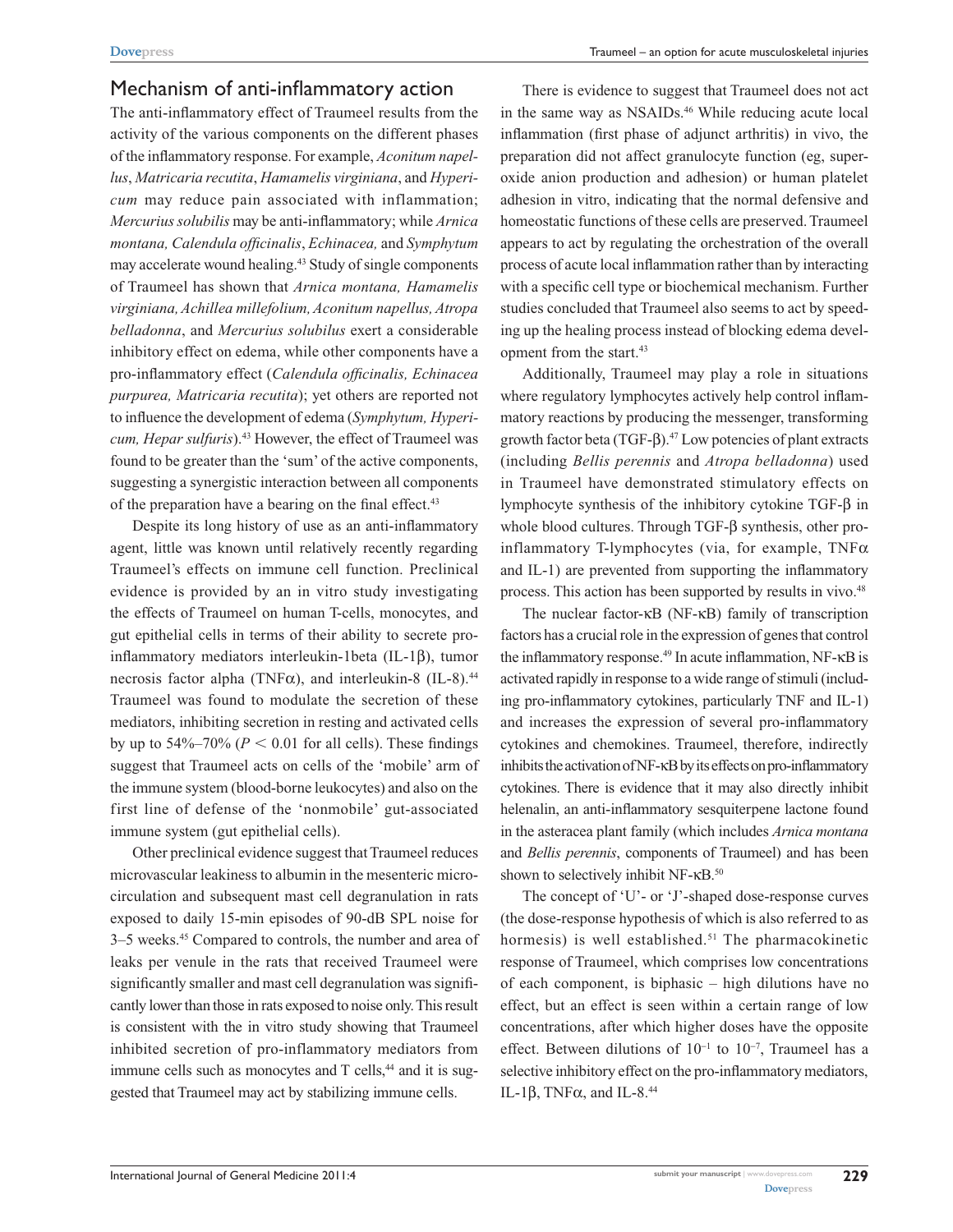# Evidence of effect – randomized controlled clinical trials (RCT)

There are several studies reported in the literature on the use of Traumeel for traumatic injuries (Table 3). A PubMed search was carried out to identify trials on Traumeel use in adults (full publications, in English or with English translation), associated with sports injuries, musculoskeletal traumatic injuries, and injuries accompanied by inflammation. Studies in pediatrics, inflammatory disorders, such as stomatitis and asthma, and use in surgery and dentistry, were excluded. The manufacturer was also contacted to ensure all relevant fully published studies were included. The studies of Traumeel use in adults identified with traumatic injuries are reviewed below.

In general, the studies required treatment to be within a few days of injury. They excluded patients already undergoing treatment for the injury (including medications), and patients with multiple injuries, previous injury of the same joint, degenerative joints, fractures, and open wounds. Additionally, treatment groups in terms of patient population and injury characteristics were generally comparable at baseline.

High quality research on therapies other than those considered to be conventional is considered to be lacking.<sup>52</sup> The effectiveness and tolerability of Traumeel for acute musculoskeletal injuries has been evaluated in four RCTs. The first was a placebo-controlled, double-blind study in 73 patients (69 evaluated) with ankle sprains incurred during sports activities.53 Patients were treated with Traumeel ointment (n = 33) or placebo (n = 36) seven times within a 2-week period. Compression bandages were applied over the ointment, and electrotherapy was also administered as basic therapy. Ankle mobility (joint angulation), which would occur naturally over time, had improved after 10 days of treatment in both treatment groups, but improvement was faster and more frequent with Traumeel than with placebo (Fischer's Exact Test;  $P = 0.03$ ). Additionally, significantly more patients in the Traumeel group reported no pain with movement on Day 10 (28 versus 13 patients; Fischer's Exact Test  $P \le 0.0001$ ,  $P \le 0.0003$  with Bonferroni adjusted).

Traumeel ointment has also been evaluated in a placebocontrolled, double-blind study in 68 outpatients with a range of musculoskeletal sports injuries.<sup>54</sup> An occlusive dressing and cold compresses were applied for half an hour after application. After 15 days of twice-daily treatment, the reduction in swelling  $(P = 0.0214)$ , as measured by joint circumference, and pain  $(P = 0.0005)$ , assessed by a pain index score, was significantly greater in patients using Traumeel than in those receiving placebo. These findings were clinically highly significant. There was no statistical difference in skin temperature between the two groups. Both patients and physicians rated the overall effectiveness of Traumeel superior to placebo ( $P \leq 0.001$ ).

Use of Traumeel injection solution for the treatment of traumatic hemarthrosis of the knee was studied in a placebocontrolled double-blind trial in 73 outpatients.<sup>55</sup> Three 2 mL intra-articular injections (and, where necessary, subsequent puncture of the joint to enable escape of fluid) were given over a period of 8 days. A support dressing was applied, and cold compresses were permitted. After a single injection, 13.5% of patients treated with Traumeel required further punctures compared with 25% of the placebo group. The punctuate was still bloody on Day 8 for 5.4% and 19.4% of patients in the Traumeel and placebo groups, respectively. Therapeutic success – improvement in the degree of joint movement between the healthy knee and injured (treated) knee of 0 to 10 degrees, plus an improvement in the difference in circumference of the joints of 0.5 cm maximum – was reported for 64.9% of the Traumeel group and 36.1% of the placebo group on Day 8; with mean differences in mobility reducing from 48.4° to 8.3° and from 41.4° to 18.2°, respectively, and with mean differences in joint circumference reducing from 2.02 to 0.54 and from 2.18 to 1.06 cm, respectively, on Day 8. Reductions in pain over time were greater in the Traumeel group than in the group receiving placebo, with 89.2% and 63.9% of patients reporting no pain after 8 days, respectively.

# Nonrandomized observational studies and surveillance studies

While the randomized clinical trial is considered the "gold standard" for evaluating clinical therapies, patients enrolled into such trials (which exclude patients not meeting certain predefined criteria) may not be representative of the broad range of individuals treated in clinical practice.<sup>56</sup> As such, the addition of observational, nonrandomized studies is considered to be complementary to these trials,<sup>57</sup> particularly with regards to tolerability data. Their limitations (possible selection and evaluation bias) and advantages (more closely related to clinical practice) are well recognized; however, it is also reasonable to assume that physicians would like to see the best results for their patients regardless of treatment.

Traumeel has been compared with conventional therapy in multicenter, observational, nonrandomized studies where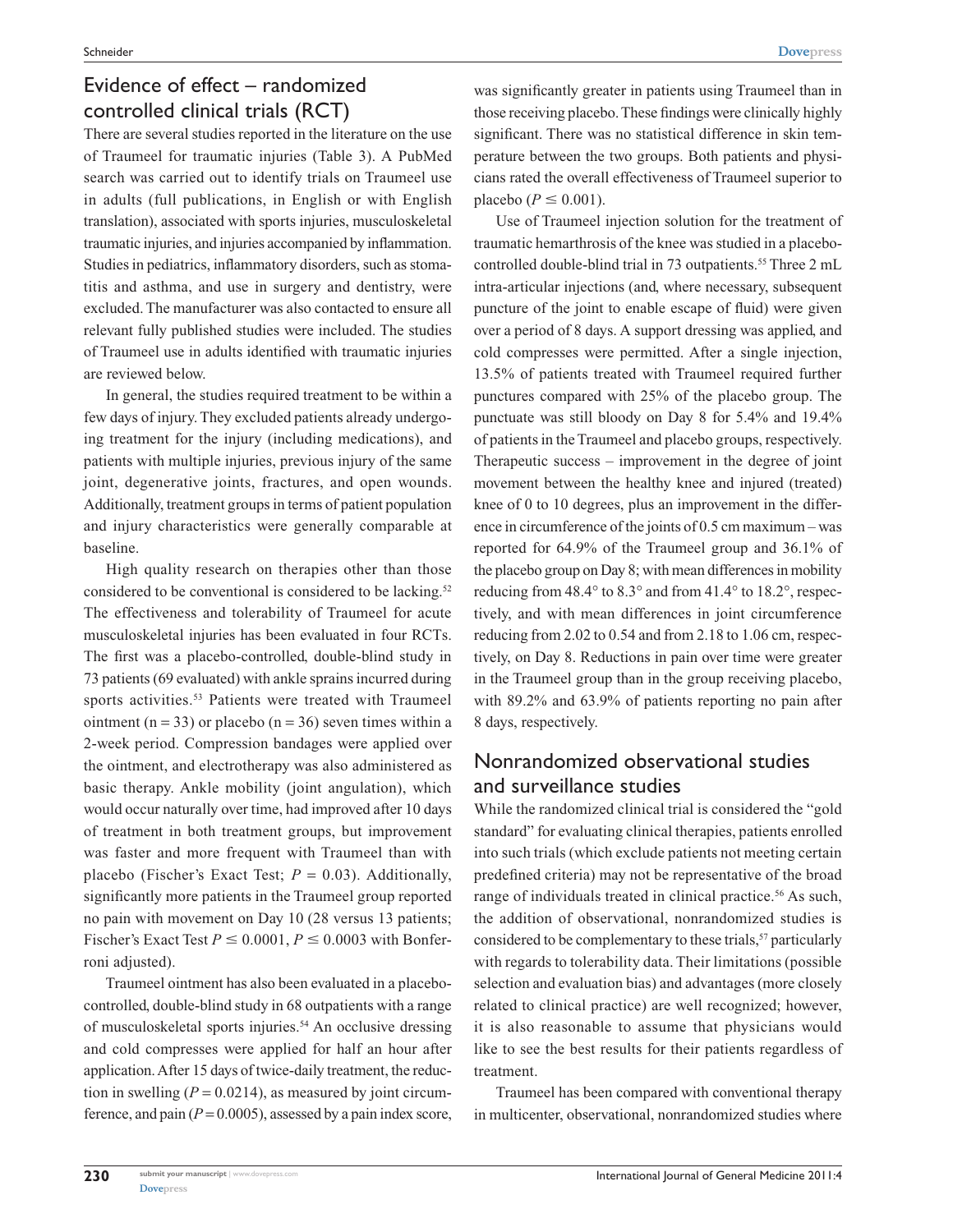| <b>Study design</b>                                                                                                                                                                    | <b>Indication</b>                                                                                                                                       | <b>Number</b><br>of patients <sup>a</sup> | <b>Therapies</b>                                                                                                                                                 | <b>Main outcomes</b>                                                                                                                                                                                                                                                                                                                                                                                                                                                                                   |
|----------------------------------------------------------------------------------------------------------------------------------------------------------------------------------------|---------------------------------------------------------------------------------------------------------------------------------------------------------|-------------------------------------------|------------------------------------------------------------------------------------------------------------------------------------------------------------------|--------------------------------------------------------------------------------------------------------------------------------------------------------------------------------------------------------------------------------------------------------------------------------------------------------------------------------------------------------------------------------------------------------------------------------------------------------------------------------------------------------|
| Randomized, double-blind trials                                                                                                                                                        |                                                                                                                                                         |                                           |                                                                                                                                                                  |                                                                                                                                                                                                                                                                                                                                                                                                                                                                                                        |
| Zell et al, $53$                                                                                                                                                                       | Ankle sprains                                                                                                                                           | $N = 73$                                  | Traumeel ointment                                                                                                                                                | More rapid and more frequent improvement                                                                                                                                                                                                                                                                                                                                                                                                                                                               |
| Single center study<br>in Germany<br>2-weeks duration                                                                                                                                  |                                                                                                                                                         | $n = 69$                                  | vs placebo ointment                                                                                                                                              | in upper-ankle mobility in the Traumeel<br>group vs placebo at 2 weeks.                                                                                                                                                                                                                                                                                                                                                                                                                                |
| Böhmer and Ambrus, <sup>54</sup><br>Single center study<br>in Germany<br>15-days duration                                                                                              | Varied<br>musculoskeletal<br>sport injuries                                                                                                             | $N = 68$<br>$n = 68$                      | Traumeel ointment<br>vs placebo ointment                                                                                                                         | Reduction in swelling and pain significantly<br>greater in patients using Traumeel vs placebo<br>after 15 days. No difference between<br>the groups in skin temperature. Overall<br>effectiveness of Traumeel was superior<br>to placebo.<br>Traumeel was well tolerated with<br>all patients rating the treatment as<br>"good" or "very good".                                                                                                                                                        |
| Thiel and Borho, <sup>55</sup><br>Single center study<br>in Germany<br>8-days duration<br><b>Observational studies</b>                                                                 | Post traumatic<br>hemarthrosis<br>of the knee                                                                                                           | $N = 80$<br>$n = 73$                      | Traumeel injections<br>vs physiological saline<br>injections                                                                                                     | Greater degree of movement and greater<br>reductions in pain and swelling with Traumeel<br>vs saline after 3 injections over 8 days.<br>No treatment-related adverse events.                                                                                                                                                                                                                                                                                                                           |
| Birnesser et al, <sup>58</sup><br>Multicenter study<br>in Germany;<br>nonrandomized<br>2-week duration                                                                                 | Epicondylitis                                                                                                                                           | $N = 184$<br>$n = 163$                    | Traumeel injections<br>vs unspecified NSAID<br>(mainly diclofenac)                                                                                               | Noninferior effects of Traumeel on three<br>pain relief and two joint mobility variables.<br>Global outcome rated as "good" and<br>"very good" by 71% of Traumeel patients<br>and 44% of NSAID patients.<br>Tolerability assessed as "very good" by 88% of<br>Traumeel patients and 45% NSAIDs patients.                                                                                                                                                                                               |
| Schneider et al, <sup>9</sup><br>Multicenter study<br>in Germany;<br>nonrandomized<br>28-days duration                                                                                 | Tendinopathy<br>of varying etiology<br>(based on excessive<br>tendon load rather<br>than inflammation)                                                  | $N = 457$<br>$n = 357$                    | Traumeel ointment<br>vs diclofenac 1% gel                                                                                                                        | Traumeel noninferior to diclofenac on all pain<br>and mobility variables after 28 days. In the<br>Traumeel and diclofenac groups, respectively,<br>the mean (±standard deviation) reduction<br>in summary score for pain-related variables<br>was $5.3 \pm 2.7$ and $5.0 \pm 2.7$ units, and for<br>mobility-related variables was $4.2 \pm 3.8$ and<br>$3.7 \pm 3.4$ units. Global evaluation of therapies<br>rated as "very good" or "good" by 88%<br>of Traumeel cases and 82% of diclofenac cases. |
| Schneider et al. <sup>62</sup><br>Multicenter study<br>in Germany;<br>prospective;<br>nonrandomized<br>Up to 3 months<br>duration                                                      | Various<br>musculoskeletal<br>injuries                                                                                                                  | $N = 133$<br>$n = 132$                    | Traumeel (tablets<br>and gel) vs conventional<br>management                                                                                                      | Rates of complete symptomatic resolution<br>at the end of therapy were similar between<br>treatment groups, occurring in 59.4%<br>of Traumeel-treated patients and 57.8%<br>of the conventionally treated group.<br>No adverse events reported in the Traumeel<br>group vs six (6.3%) mild-moderate events<br>in the conventional group. Physician-rated<br>tolerability was "very good" for 90%<br>of Traumeel cases vs 50% of conventional<br>cases $(P = 001)$ .                                    |
| <b>Surveillance studies</b><br>Zenner and Weiser, <sup>61</sup><br>Multicenter study<br>in Germany, Italy,<br>and Portugal; prospective;<br>randomized; standardized<br>questionnaires | Variety of injuries<br>(eg, sprains, post-<br>traumatic edema),<br>and degenerative<br>and inflammatory<br>conditions (arthrosis,<br>and epicondylitis) | $N = 1359$                                | Traumeel tablet or<br>drop forms (69% tablets,<br>29% drops, 2% both).<br>One-third of patients<br>were treated without<br>other therapies (drug<br>and nondrug) | Symptom improvement occurred in about<br>half of all patients within the first week<br>of treatment and an additional 34%<br>of patients within 1 to 3 weeks. Treatment<br>rated as "very good" or "good" by 83%<br>of cases.                                                                                                                                                                                                                                                                          |

**Table 3** Clinical trials on Traumeel in acute musculoskeletal injury

(*Continued*)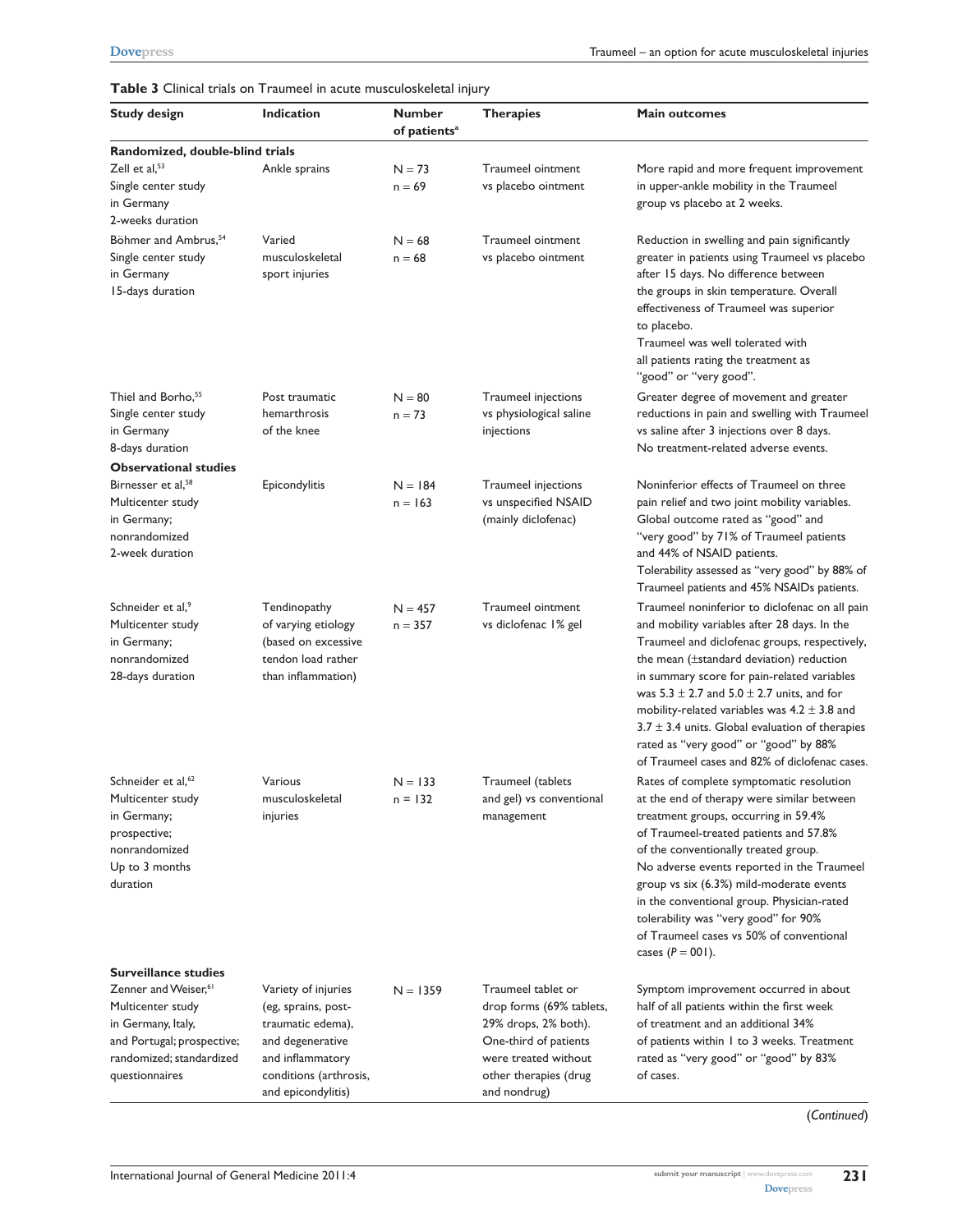#### **Table 3** (*Continued*)

| <b>Study design</b>                                                             | Indication                                                                 | <b>Number</b><br>of patients <sup>a</sup> | <b>Therapies</b>                                                                                                                                              | Main outcomes                                                                                                                                                                                                                                                                                                                                                                                                         |
|---------------------------------------------------------------------------------|----------------------------------------------------------------------------|-------------------------------------------|---------------------------------------------------------------------------------------------------------------------------------------------------------------|-----------------------------------------------------------------------------------------------------------------------------------------------------------------------------------------------------------------------------------------------------------------------------------------------------------------------------------------------------------------------------------------------------------------------|
| Zenner and<br>Metelmann, <sup>59</sup><br>Multicenter, drug<br>monitoring trial | Variety of injuries,<br>and degenerative<br>and inflammatory<br>conditions | $N = 3241$                                | Traumeel injection.<br>Used exclusively by<br>17% of patients; adjuvant<br>medications taken by 47%<br>of patients; 65% received<br>nonmedication therapies   | Used most frequently in arthrosis (19%),<br>particularly in inflammation of the knee<br>and degenerative joint diseases, myogelosis<br>(12%), sprains (12%), periarthropathia<br>humeroscapularis (10%), epicodylitis (10%),<br>and tendinovaginitis (8%). Traumeel, used<br>exclusively, was highest for sprains (27%).<br>Outcomes of Traumeel therapy was assessed<br>as "very good" or "good" by 79% of patients. |
| Zenner and<br>Metelmann, <sup>60</sup><br>Multicenter, drug<br>monitoring trial | Variety of injuries,<br>and degenerative<br>and inflammatory<br>conditions | $N = 3422$                                | Traumeel ointment.<br>Used exclusively by 38%<br>of patients; adjuvant<br>medications taken by<br>30% of patients; 52%<br>received nonmedication<br>therapies | Used most frequently for sprains (21%),<br>hematomas (8%), myogelosis (8%), contusion<br>(8%), tenosynovitis (8%), and arthrosis (9%).<br>Traumeel was used exclusively by half or<br>more of patients with hematomas, contusions<br>and sprains. Outcomes of Traumeel therapy<br>was assessed as "very good" or "good" by<br>87% of patients.                                                                        |

**Notes:**  ${}^{\text{a}}\text{N}$  = recruited patient population,  $n$  = efficacy population.

**Abbreviations:** NSAID, nonsteroidal anti-inflammatory drugs.

treatment groups were comparable at baseline (Table 3). Traumeel has demonstrated noninferiority to NSAIDs (unspecified; 52%, diclofenac) in patients with diagnosed epicondylitis<sup>58</sup> and to diclofenac, specifically, in patients with tendinopathy<sup>9</sup> on all pain relief (eg, pain at rest, local pressure pain, pain with movements, and at muscle load and contraction) and joint mobility (eg, extensional and torsional joint mobility) variables.

Multicenter drug surveillance studies have indicated that Traumeel is frequently used for a variety of injuries, including bruises, sprains, hematomas, and post-traumatic edema, as well as degenerative and inflammatory conditions, such as arthrosis, frozen shoulder, carpal tunnel syndrome, and epicondylitis.<sup>59–61</sup> Assessed in 3241 cases, Traumeel injection solution was used most frequently in arthrosis (19%), particularly in inflammation of the knee and degenerative joint diseases, and also for myogelosis (12%), sprains (12%), periarthropathia humeroscapularis (10%), epicodylitis (10%), and tendinovaginitis  $(8\%)$ .<sup>59</sup> Traumeel injection was used as monotherapy by 19% of patients; the percentage of these patients was highest for sprains (27%). Of 3422 patients using Traumeel ointment, this was most frequently applied for sprains (21%), followed by hematomas (8%), myogelosis (8%), contusion (8%), tenosynovitis  $(8\%)$ , and arthrosis  $(9\%)$ .<sup>60</sup> Traumeel ointment was used as monotherapy by 38% of patients; it was applied as monotherapy in about half or more of patients with hematomas, contusions, and sprains. The effectiveness and tolerability of Traumeel is generally reported to be "very good" or "good".

### **Tolerability**

Traumeel is reported to be well tolerated and without treatment-related adverse effects.9,54,55,58–62 There are no reports of disease exacerbation or drug interactions, making Traumeel an interesting option for people (particularly the elderly) who have other medical condition(s) and are taking other medication(s).

Out of the treatment populations of the two aforementioned multicenter drug monitoring trials ( $n = 6913$ ), there were only  $32(0.5\%)$  reports of adverse reactions when using Traumeel.<sup>59,60</sup> These mainly involved mild, transient, local skin reactions (redness, pruritus, heat; interpreted as allergic reactions), which could not clearly be assigned to Traumeel as other therapies were also used. Tolerability was rated as "very good" in twice as many patients using Traumeel compared with conventionallytreated patients when assessed by patients<sup>58</sup> and physicians.<sup>62</sup>

The clinical safety of Traumeel tablets taken daily for 4 weeks was evaluated in 20 healthy individuals in a four-week study.63 There were no significant differences in vital signs or laboratory data (hematology, blood biochemistry, occult blood in stool) at baseline and at study term. Adverse events were reported by about half of the subjects  $(n = 11)$  who reported a total of 36 events. Common ones included headache (15 events), diarrhoea/stomach discomfort/bloating (6 events), feelings of nausea, and perceptions of "feeling buzzed" (2 events). All adverse events were mild or moderate in severity, and resolved with continued use of Traumeel, and none was considered probably/definitely related to this therapy.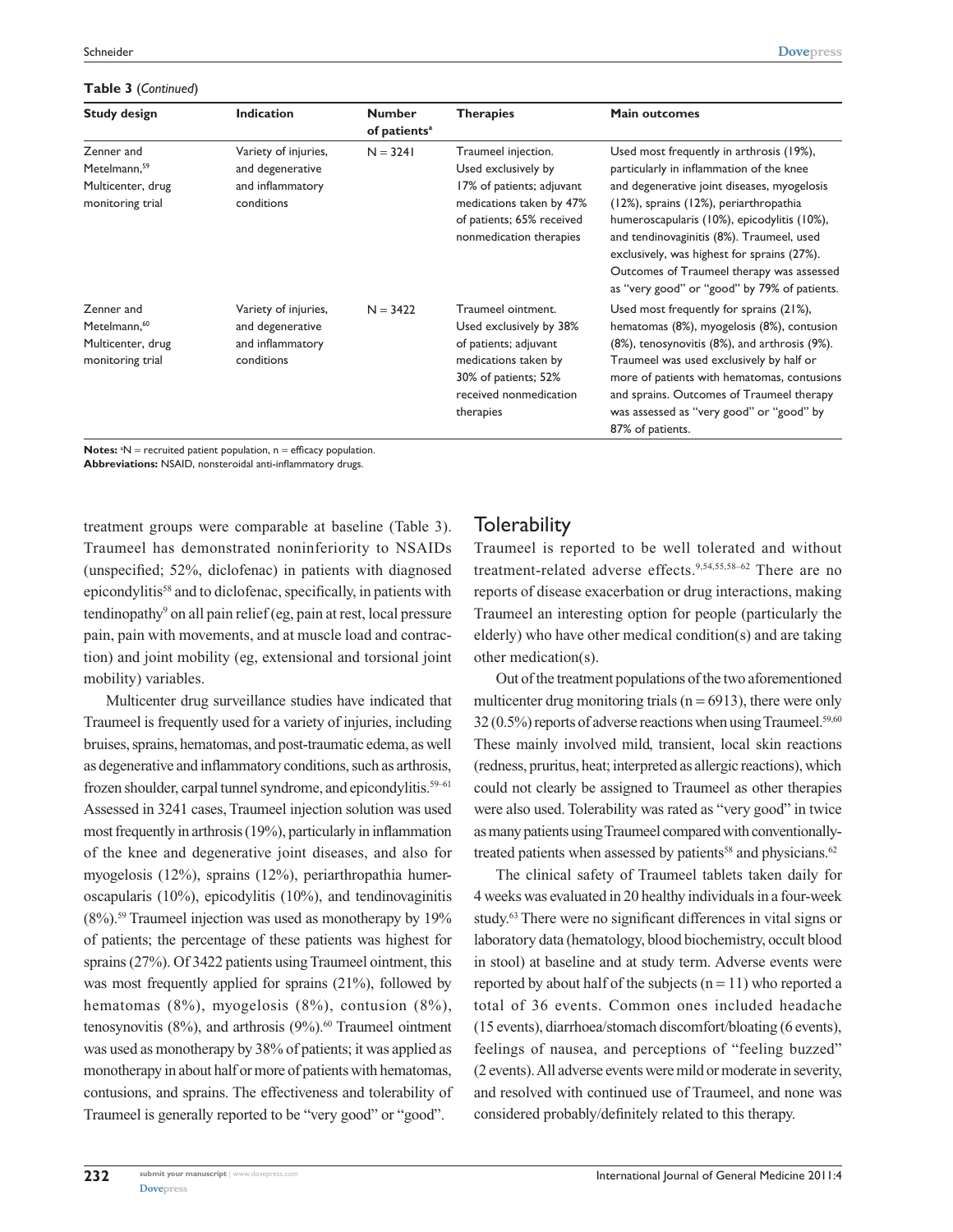# **Conclusion**

There is a growing evidence-base supporting the effectiveness of Traumeel, alone and in combination with other medicines and/or nonmedicine therapies, in treating acute musculoskeletal injuries. Traumeel appears to be well tolerated, with no signs of severe adverse events and no evidence of gastrointestinal bleeding.63 NSAIDs may cause gastrointestinal ulceration and bleeding, and are a particular risk for patients with diseases, on co-medications, or who are elderly. A recent consensus by international experts on "muscle strains" concluded against automatic prescription of a NSAID for all muscle strains, as they may predispose to recurrences by masking pain.<sup>64</sup> However, they also agreed that controlling inflammation may be beneficial to minimize early damage and subsequent loss of function.64 Traumeel may thus provide an alternative antiinflammatory and analgesic agent for these patients.

There is also growing insight into the mechanisms of action of this therapy on immune cell function. However, research behind CAM therapies is indisputably lacking, with RCTs reported to comprise only about 10% of published original articles in sport and exercise medicine.<sup>65</sup> The level of scientific evidence supporting use of Traumeel is considered still to be low due to the lack of clinical trials. However, there is no more justification than expert opinion for the use of the vast majority of other practices for musculoskeletal injuries, including ice and compression.64 Regardless, further double-blinded randomized trials are required to increase Traumeel's general acceptance as an emerging option to NSAIDs and other conventional drugs.

# **Acknowledgments**

This paper was supported by Biologische Heilmittel Heel GmbH, Baden-Baden, Germany. The author would like to thank Dr Susan Libretto for preparation of the manuscript and Aspen Medical Media for editorial assistance.

# **Disclosure**

CS has received research support and speaker fees from Biologische Heilmittel Heel GmbH, Baden-Baden, Germany.

### **References**

- 1. Bahr R. Sports medicine. *Br Med J.* 2001;323:328–331.
- 2. Centers for Disease Control and Prevention. Surgeon general's report on physical activity and health. *JAMA*. 1996;276:522.
- 3. Longo UG, Ronga M, Maffulli N. Achilles tendinopathy. *Sports Med Arthrosc*. 2009;17:112–126.
- 4. Díaz Grávalos GJ, Gil Vázquez C, Andrade Pereira V, Alonso Payo R, Alvarez Araujo S, Reinoso Hermida S. Risk factors for falls amongst older people living in nursing home. A cohort study. *Rev Esp Geriatr Gerontol*. 2009;44:301–304.
- 5. Speed C, Hazleman B, Dalton S. Fast facts: soft tissue disorders. 2nd ed. Oxford: Health Press Ltd; 2006.
- 6. Kannus P, Parkkari J, Järvinen TL, Järvinen TA, Järvinen M. Basic science and clinical studies coincide: active treatment approach is needed after a sports injury. *Scand J Med Sci Sports*. 2003;13: 150–154.
- 7. Warden SJ. Cyclo-oxygenase-2 inhibitors: beneficial or detrimental for athletes with acute musculoskeletal injuries? *Sports Med*. 2005;35: 271–283.
- 8. Schneider B, Hanisch J, Weiser M. Complementary medicine prescription patterns in Germany. *Ann Pharmacother*. 2004;38:502–507.
- 9. Schneider C, Klein P, Stolt P, Oberbaum M. A homeopathic ointment preparation compared with 1% diclofenac gel for acute symptomatic treatment of tendinopathy. *Explore*. 2005;1:446–452.
- 10. Denegar CR, Saliba E, Saliba Forman S. Therapeutic modalities for muscular skeletal injuries. 2nd ed. Leeds: Human Kinetics; 2006.
- 11. Verbrugge LM, Ascione FJ. Exploring the iceberg. Common symptoms and how people care for them. *Med Care*. 1987;25:539–569.
- 12. Hurwicz ML, Berkanovic E. Care seeking for musculoskeletal and respiratory episodes in a Medicare population. *Med Care*. 1991;29: 1130–1145.
- 13. Jacobs LR. Prescription to over-the-counter drug reclassification. *Am Fam Physician*. 1998;57:2209–2214.
- 14. Järvinen TA, Järvinen TL, Kääriäinen M, et al. Muscle injuries: optimising recovery. *Best Pract Res Clin Rheumatol*. 2007;21:317–331.
- 15. Speed C. Corticosteroid injections in tendon lesions. *Br Med J*. 2001; 323(7309):382–386.
- 16. Maffulli N, Sharma P, Luscombe KL. Achilles tendinopathy: aetiology and management. *J R Soc Med*. 2004;97:472–476.
- 17. Speed CA. Injection therapies for soft-tissue disorders. *Clin Rheumatol*. 2003;17:167–181.
- 18. Rees JD, Wilson AM, Wolman RL. Current concepts in the management of tendon disorders. *Rheumatology*. 2006;45:508–521.
- 19. Allison MC, Howatson AG, Torrance CJ, Lee FD, Russell RI. Gastrointestinal damage associated with the use of nonsteroidal antiinflammatory drugs. *N Engl J Med*. 1992;327:749–754.
- 20. Abraham NS, Graham DY. NSAIDs and gastrointestinal complications: new clinical challenges. *Expert Opin Pharmacother*. 2005;6: 2681–2689.
- 21. Graham DY, Opekun AR, Willingham FF, Qureshi WA. Visible smallintestinal mucosal injury in chronic NSAID users. *Clin Gastroenterol Hepatol*. 2005;3:55–59.
- 22. Lanas A. Nonsteroidal antiinflammatory drugs and cyclooxygenase inhibition in the gastrointestinal tract: a trip from peptic ulcer to colon cancer. *Am J Med Sci*. 2009;338:96–106.
- 23. Bush TM, Shlotzhauer TL, Imai K. Nonsteroidal anti-inflammatory drugs. Proposed guidelines for monitoring toxicity. *West J Med*. 1991; 155:39–42.
- 24. Harirforoosh S, Jamali F. Renal adverse effects of nonsteroidal antiinflammatory drugs. *Expert Opin Drug Saf*. 2009;8:669–681.
- 25. John R, Herzenberg AM. Renal toxicity of therapeutic drugs. *J Clin Pathol*. 2009;62:505–515.
- 26. Moodley I. Review of the cardiovascular safety of COXIBs compared to NSAIDS. *Cardiovasc J Afr*. 2008;19:102–107.
- 27. Choma NN, Griffin MR, Huang RL, et al. An algorithm to identify incident myocardial infarction using Medicaid data. *Pharmacoepidemiol Drug Saf*. 2009;18:1064–1071.
- 28. Farkouh ME, Greenberg BP. An evidence-based review of the cardiovascular risks of nonsteroidal anti-inflammatory drugs. *Am J Cardiol*. 2009;103:1227–1237.
- 29. Głuszko P, Bielińska PA. Non-steroidal anti-inflammatory drugs and the risk of cardiovascular diseases. Are we going to see the revival of cyclooxygenase-2 selective inhibitors? *Pol Arch Med Wewn*. 2009;119: 231–235.
- 30. Wilcox CM, Cryer B, Triadafilopoulos G. Patterns of use and public perception of over-the-counter pain relievers: focus on nonsteroidal antiinflammatory drugs. *J Rheumatol*. 2005;32:2218–2224.